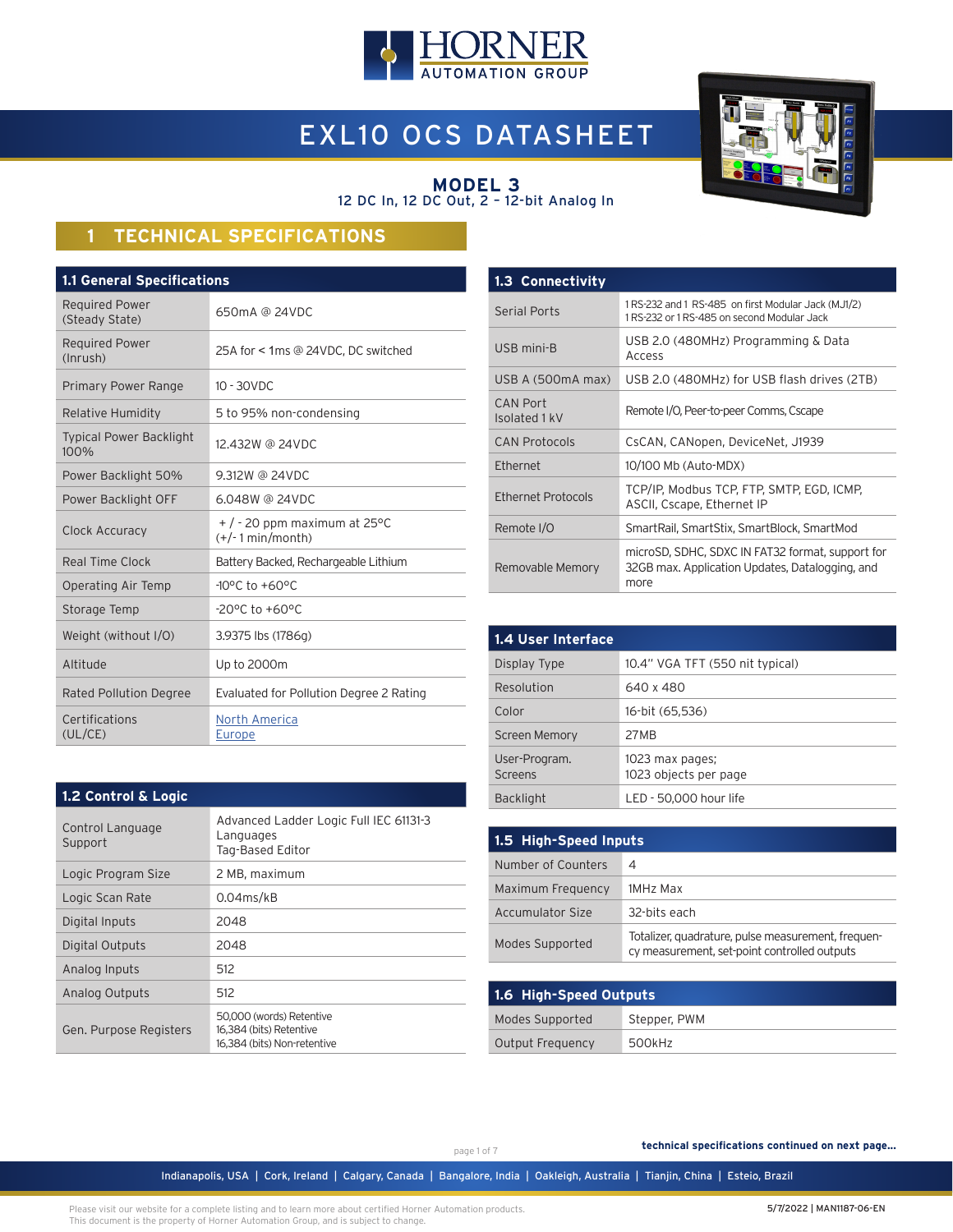

**1.8 Digital DC Outputs** 

## **technical specifications continued...**

| 1.7 Digital DC Inputs                     |                                             |                      |
|-------------------------------------------|---------------------------------------------|----------------------|
| Inputs per Module                         | 12 Including 4 Configu-<br>rable HSC Inputs |                      |
| Commons per Module                        |                                             |                      |
| Input Voltage Range                       |                                             | 12VDC / 24VDC        |
| Absolute Max. Voltage                     |                                             | 30VDC Max.           |
| Input Impedance                           |                                             | $10k\Omega$          |
| <b>Input Current</b>                      | Positive<br>Logic                           | Negative<br>Logic    |
| <b>Upper Threshold</b><br>Lower Threshold | 0.8mA<br>0.3mA                              | $-1.6mA$<br>$-2.1mA$ |
| Max. Upper Threshold                      |                                             | 8VDC                 |
| Min. Lower Threshold                      |                                             | 3VDC                 |
| OFF to ON Response                        |                                             | 1 <sub>ms</sub>      |
| ON to OFF Response                        |                                             | 1 <sub>ms</sub>      |
| <b>High Speed Counter</b><br>Max Freg*    |                                             | 1MHz                 |

**\*See I/O info below for detail regarding HSC and PWM**

| Outputs per Module                           | 12 Including 2 Config-<br>urable PWM Outputs |
|----------------------------------------------|----------------------------------------------|
| Commons per Module                           | 1                                            |
| Output Type                                  | Sourcing / $10k\Omega$<br>Pull-Down          |
| <b>Output Frequency</b>                      | 500kHz                                       |
| Absolute Max. Voltage                        | 28VDC Max.                                   |
| <b>Output Protection</b>                     | <b>Short Circuit</b>                         |
| Max. Output Current/Point                    | 0.5A                                         |
| Max. Total Current                           | 4A Continuous                                |
| Max. Output Supply<br>Voltage                | 30VDC                                        |
| Min. Output Supply<br>Voltage                | 10VDC                                        |
| Max. Voltage Drop at<br><b>Rated Current</b> | $0.25$ VDC                                   |
| Max. Inrush Current                          | 650mA per Channel                            |
| Min. Load                                    | None                                         |
| OFF to ON Response                           | 1 <sub>ms</sub>                              |
| ON to OFF Response                           | 1ms                                          |
| <b>Output Characteristics</b>                | <b>Current Sourcing</b><br>(Pos. Logic)      |
| <b>PWM Out</b>                               | $\approx$ 5kHz                               |
| Rise Time                                    | $50 - 115$ µs                                |
| <b>Fall Time</b>                             | $8-20\mu s$                                  |

| 1.9 Analog Inputs                                |                                                                           |
|--------------------------------------------------|---------------------------------------------------------------------------|
| Number of Channels                               | $\mathcal{P}$                                                             |
| Input Ranges                                     | $0 - 10$ VDC<br>$0 - 20mA$<br>$4 - 20mA$                                  |
| Safe Input Range                                 | $-0.5V$ to $+12V$                                                         |
| Input Impedance<br>(Clamped @-0.5 VDC to 12 VDC) | Current Mode: 1000<br>Voltage Mode:<br>500 $k\Omega$                      |
| Nominal Resolution                               | 12 Bits                                                                   |
| %Al full scale                                   | 0V, 20mA, 100mV:<br>32,000 counts full<br>scale                           |
| Max. Over-Current                                | 35mA                                                                      |
| <b>Conversion Speed</b>                          | All channels converted<br>once per ladder scan                            |
| Max. Error @25°C<br>(excluding zero)             | 4-20mA 1.00%<br>0-20mA 1.00%<br>0-10VDC 0.50%                             |
| Filtering                                        | 160Hz hash (noise) filter<br>1-128 scan digital running<br>average filter |

## **2 CONTROLLER OVERVIEW**

## **2.1 - Overview of EXL10**



1. Touchscreen 2. Function Keys 3. Audio Out/In 5. LAN1 Port 6. LAN2 Port

- 7. Built-In I/O
- 8. MJ1/MJ2: RS-232
- & 1/2 Duplex RS-485

4. USB 2.0 'A': Flash Storage 12. Power: 10-30VDC In 9. Dip Switches 10. MJ3: RS-232/485 11. CAN1: CAN I/O & Fieldbus Port 13. microSD: Data Storage 14. USB mini 'B': Programming 15. CAN 2: CAN I/O



NOTE: See Precaution #12 on page 6 about USB and grounding.

page 2 of 7

**controller overview continued on next page...**

Indianapolis, USA | Cork, Ireland | Calgary, Canada | Bangalore, India | Oakleigh, Australia | Tianjin, China | Esteio, Brazil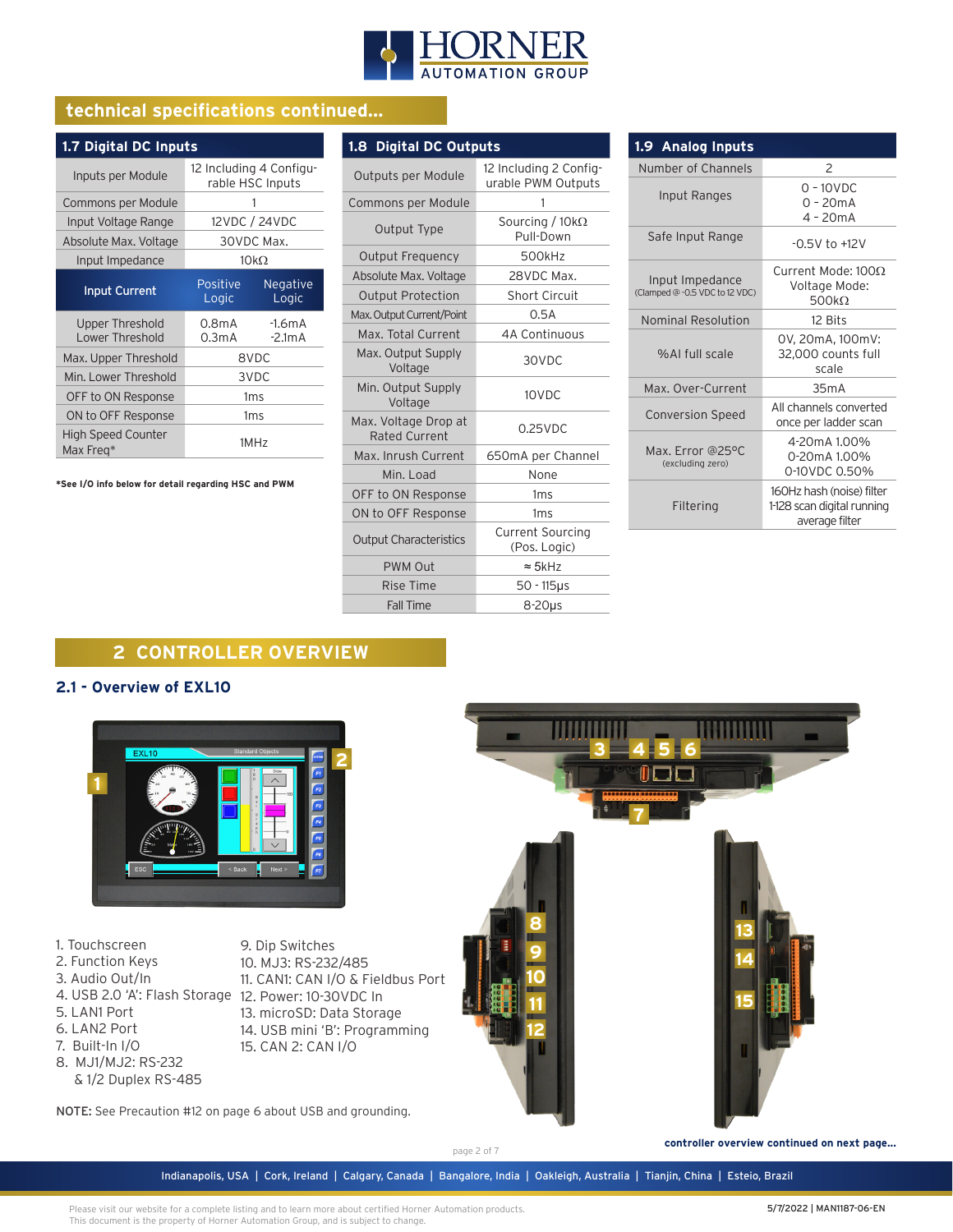

## **controller overview continued... wiring: I-O continued...**

## **2.2 - Power Wiring**

| <b>Primary Power Port Pins</b> |        |                            |
|--------------------------------|--------|----------------------------|
| PIN                            | SIGNAL | <b>DESCRIPTION</b>         |
|                                | Ground | Frame Ground               |
| 2                              | DC-    | Input Power Supply Ground  |
|                                | $DC+$  | Input Power Supply Voltage |

#### DC Input / Frame

Solid/Stranded Wire: 12-24 awg (2.5-0.2mm). Strip length: 0.28" (7mm). Torque, Terminal Hold-Down Screws: 4.5 – 7 in-lbs (0.50 – 0.78 N-m).

DC- is internally connected to I/O V-, but is isolated from CAN V-. A Class 2 power supply must be used.

#### POWER UP

1. OPTION: Attach ferrite core with a minimum of two turns of the DC+ and DC- signals from the DC supply that is powering the controllers. 2. Connect to earth ground.

3. Apply recommended power.



## **3.1 - Digital Input & Output Information**



#### **DIGITAL INPUTS**

Digital inputs may be wired in either a Positive Logic or Negative Logic fashion as shown. The setting in the Cscape Hardware Configuration for the Digital Inputs must match the wiring used in order for the correct input states to be registered. When used as a normal input and not for high speed functions, the state of the input is reflected in registers %I1 – %I12.

Digital inputs may alternately be specified for use with High Speed Counter functions, also found in the Hardware Configuration for Digital Inputs. Refer to the EXL10 User Manual [MAN1029] for full details.

## **3.2 - Analog Input Information**

Raw input values for channels 1-4 are found in the registers as Integer-type data with a range from 0 – 32000.

Analog inputs may be filtered digitally with the Filter Constant found in the Cscape Hardware Configuration for Analog Inputs. Valid filter values are 0 – 7 and act according to the following chart.



| <b>Data Values</b> |                          |  |
|--------------------|--------------------------|--|
| <b>INPUT MODE:</b> | DATA FORMAT. 12-bit INT: |  |
| 0-20mA, 4-20mA     | 0-32000                  |  |
| $0-10V$            | 0-32000                  |  |

## **3.3 - Jumper Setting Details**



**NOTE:** The Cscape Module Configuration must match the selected I/O (JP) jumper settings. Cscape Path: **Controller > Hardware Configuration > Local I/O > Config > Module Setup > Analog In**

**NOTE:** When using JP3 (A1-A2), each channel can be independently configured.

Back Panel Torque Rating for EXL10: 3.0 - 3.5 in-lbs (0.34 - 0.40 N-m)

page 3 of 7 **wiring: I-O continued on next page...**

Indianapolis, USA | Cork, Ireland | Calgary, Canada | Bangalore, India | Oakleigh, Australia | Tianjin, China | Esteio, Brazil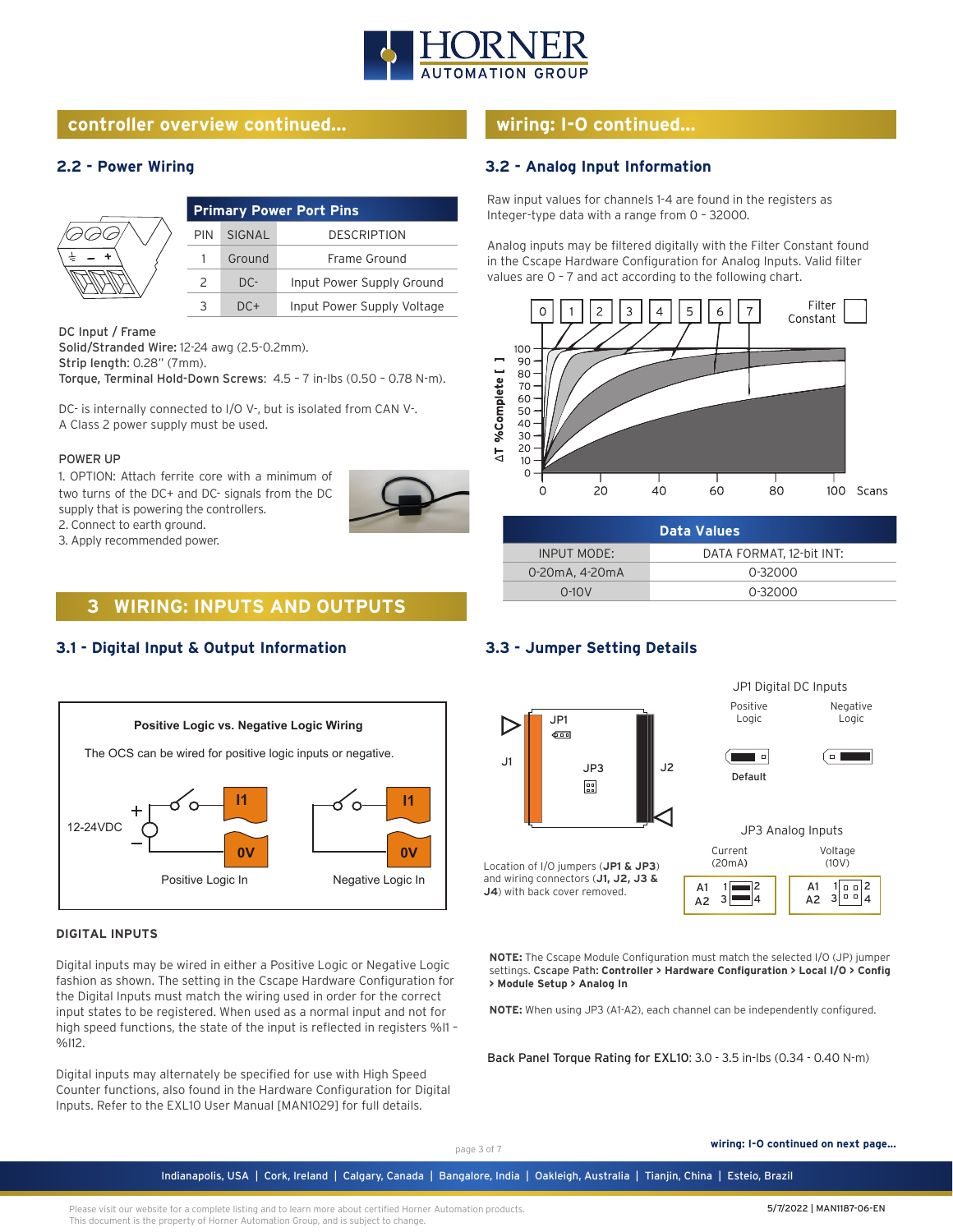

## **wiring: inputs & outputs continued...**

## **4 COMMUNICATIONS**

## **3.4 - Wiring Connectors**

D

## **J1 (Orange) Digital In/ Analog In**

| J1 (Orange) Name      |                   |                |          | 11             |
|-----------------------|-------------------|----------------|----------|----------------|
| 11 (%11)              | Digital In 1      |                |          | 12             |
| 12(%12)               | Digital In 2      |                |          | 13             |
| 13(%13)               | Digital In 3      | ٠<br>$12 - 24$ |          | 14             |
| 14(%14)               | Digital In 4      | <b>VDC</b>     |          | 15             |
| 15(%15)               | Digital In 5      |                |          | 16             |
| 16(%16)               | Digital In 6      |                |          | 17             |
| 17(%17)               | Digital In 7      |                |          |                |
| 18(%18)               | Digital In 8      |                |          | 18             |
| H1(%19)               | HSC1 / Dig. In 9  |                |          | Η1             |
| H <sub>2</sub> (%110) | HSC2 / Dig. In 10 |                |          | H <sub>2</sub> |
| H3 (%I11)             | HSC3 / Dig. In 11 |                |          | H <sub>3</sub> |
| H4 (%112)             | HSC4 / Diq. In 12 |                |          | H4             |
| A1 (% AII)            | Analog In 1       |                | $20mA +$ | A <sub>1</sub> |
| A2 (%AI2)             | Analog In 2       | $LOOP +$       |          | A2             |
| 0V                    | Common            | <b>PWR</b>     | 0-10VDC  |                |
|                       |                   |                |          |                |

## 20mA Analog In - Not Self Powered



## **J2 (Black) Digital Out**

| J2 (Black) Name |                    |
|-----------------|--------------------|
| 0 <sup>V</sup>  | Common             |
| $V +$           | V+                 |
| <b>NC</b>       | No Connect         |
| Q12 (%Q12)      | Digital Out 12     |
| Q11 (%Q11)      | Digital Out 11     |
| Q10 (%Q10)      | Digital Out 10     |
| Q9 (%Q9)        | Digital Out 9      |
| Q8 (%Q8)        | Digital Out 8      |
| Q7 (%Q7)        | Digital Out 7      |
| Q6(%Q6)         | Digital Out 6      |
| Q5 (%Q5)        | Digital Out 5      |
| Q4(%Q4)         | Digital Out 4      |
| Q3(%Q3)         | Digital Out 3      |
| Q2(%Q2)         | Dig. Out 2 / PWM 2 |
| Q1 (%Q1)        | Dig. Out 1/PWM1    |

| $10 - 30VDC$    | ov                       |  |
|-----------------|--------------------------|--|
| +               | V+                       |  |
|                 | $\overline{\textsf{NC}}$ |  |
| LOAD            | Q12                      |  |
| ł<br>OAD        | Q11                      |  |
| ۰<br>LOAD       | Q1O                      |  |
| ٠<br>LOAD       | Q9                       |  |
| ۰<br>LOAD       | Q8                       |  |
| ۰<br>OAD        | Q7                       |  |
| ٠<br><b>OAD</b> | $\overline{06}$          |  |
| ۰<br>LOAD       | Q5                       |  |
| Ł<br>OAD        | Q4                       |  |
| ۴<br>LOAD       | Q3                       |  |
| OAD             | Q <sub>2</sub>           |  |
| OAD             | Q1                       |  |

## **4.1 - CAN Communications**

| AG                  |  |
|---------------------|--|
| CN_L SHLD CN_H $V+$ |  |
|                     |  |

| <b>CAN Pin Assignments</b> |               |                       |  |
|----------------------------|---------------|-----------------------|--|
| PIN                        | <b>SIGNAL</b> | <b>DESCRIPTION</b>    |  |
| 1                          | $V -$         | CAN Ground - Black    |  |
| $\overline{2}$             | CN L          | CAN Data Low - Blue   |  |
| 3                          | <b>SHLD</b>   | Shield Ground - None  |  |
| 4                          | CN H          | CAN Data High - White |  |
| 5                          | $V + (NC)$    | No Connect - Red      |  |

Solid/Stranded Wire: 12-24 awg (2.5-0.2mm) Strip Length: 0.28" (7mm)

Locking spring-clamp, two-terminators per conductor

Torque, Terminal Hold-Down Screws: 4.5 – 7 in-lbs (0.50 – 0.78 N-m)

V+ pin is not internally connected, the SHLD pin is connected to Earth ground via a 1MΩ resistor and 10 nF capacitor..

## **4.2 - Dip Switches**

|  |     | <b>DIP SWITCHES</b>      |                             |                |
|--|-----|--------------------------|-----------------------------|----------------|
|  | PIN | <b>NAME</b>              | <b>FUNCTION</b>             | <b>DEFAULT</b> |
|  |     | MJ3 RS485<br>Termination | $ON = Terminated$           | OFF            |
|  | 2   | MJ3 Duplex               | $ON = Half$<br>$OFF = Full$ | OFF            |
|  | 3   |                          |                             | OFF            |
|  | 4   | <b>MJ2 RS485</b>         | Termination ON = Terminated | OFF            |

The DIP switches are used to provide a built-in termination to both the MJ1, MJ2 & MJ3 ports if needed. The termination for these ports should only be used if this device is located at either end of the multidrop/daisychained RS-485 network.

## **4.3 - Ethernet Communications**



Green LED indicates link – when illuminated, data communication is available.

Yellow LED indicates activity – when flashing, data is in transmission.

## **Wiring Details:**

Solid/Stranded Wire: 12-24 awg (2.5-0.2mm<sup>2</sup>). Strip Length: 0.28" (7mm). Torque, Terminal Hold-Down Screws: 4.5 – 7 in-lbs (0.50 – 0.78 N-m).

page 4 of 7

 **communications continued on next page...**

Indianapolis, USA | Cork, Ireland | Calgary, Canada | Bangalore, India | Oakleigh, Australia | Tianjin, China | Esteio, Brazil page 4 of 6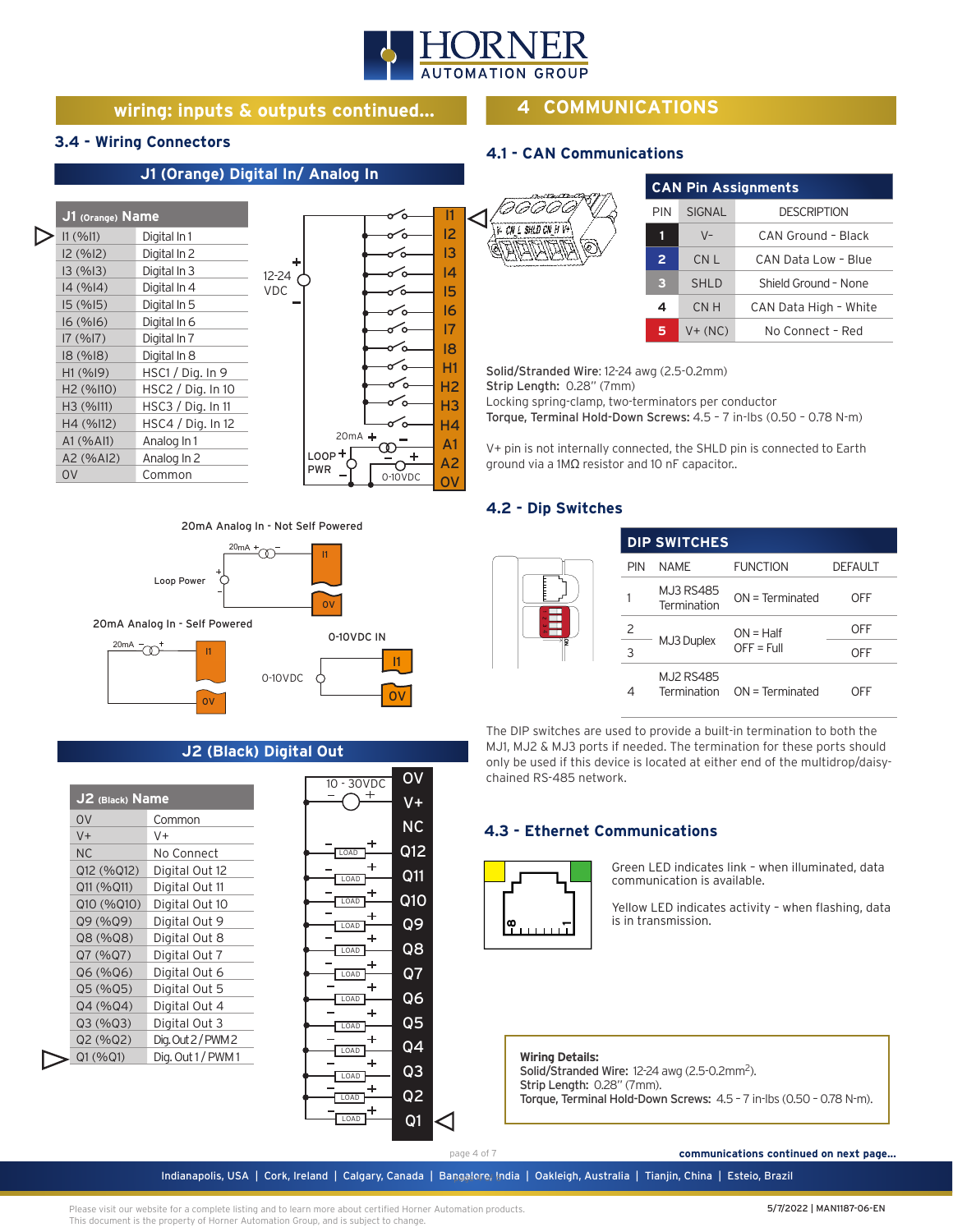

## **communications continued... 5 BUILT-IN I/O for Model 3**

#### **4.4 - Serial Communications**



MJ3 SERIAL PORT 2 Multiplexed Serial Ports on One Modular Jack

(8posn)

MJ1/2 SERIAL PORTS

Two Serial Ports on One Module Jack (8posn) MJ1: RS-232 w/Full Handshaking

MJ2: RS-485 Half-Duplex

|            | <b>MJ1 PINS</b> |                  | <b>MJ2 PINS</b> |                  |
|------------|-----------------|------------------|-----------------|------------------|
| <b>PIN</b> | <b>SIGNAL</b>   | <b>DIRECTION</b> | <b>SIGNAL</b>   | <b>DIRECTION</b> |
| 8          | <b>TXD</b>      | <b>OUT</b>       |                 |                  |
| 7          | <b>RXD</b>      | IN               |                 |                  |
| 6          | O <sub>V</sub>  | GROUND           | O <sub>V</sub>  | GROUND           |
| 5          | +5V @ 60mA      | <b>OUT</b>       | $+5V$ @ 60mA    | <b>OUT</b>       |
| 4          | <b>RTS</b>      | <b>OUT</b>       |                 |                  |
| 3          | <b>CTS</b>      | IN               |                 |                  |
| 2          |                 |                  | $RX - / TX -$   | IN / OUT         |
|            |                 |                  | $RX+$ / TX+     | IN / OUT         |

| <b>MJ3 PINS</b> |                  |                  |
|-----------------|------------------|------------------|
| PIN             | <b>SIGNAL</b>    | <b>DIRECTION</b> |
| 8               | <b>TXD RS232</b> | OUT              |
| 7               | <b>RXD RS232</b> | IN               |
| 6               | 0V               | <b>GROUND</b>    |
| 5               | $+5V$ @ 60mA     | OUT              |
| $\overline{4}$  | <b>TX-RS485</b>  | OUT              |
| 3               | TX+ RS485        | OUT              |
| 2               | <b>RX-RS485</b>  | IN               |
|                 | RX+RS485-        | IN               |

Attach optional ferrite core with a minimum of two turns of serial cable. See website for more details. [Part #: HE-FBD001]

All EXL10 models (except Model 0) feature built-in I/O. The I/O is mapped into OCS Register space, in three separate areas – digital/analog I/O, high-speed counter I/O, and high-speed output I/O. Digital/analog I/O location is fixed starting at 1, but the high-speed counter and high-speed output references may be mapped to any open register location. For more details, see the EXL10 OCS User's Manual [MAN1029].

| <b>Digital and Analog I/O Function</b> |           |  |
|----------------------------------------|-----------|--|
| Digital Inputs                         | $%11-12$  |  |
| Reserved                               | $%113-31$ |  |
| <b>FSCP Alarm</b>                      | %132      |  |
| Digital Outputs                        | %01-12    |  |
| Reserved                               | %013-24   |  |
| Analog Inputs                          | $%$ AI1-2 |  |
| Reserved                               | $%A13-12$ |  |
| <b>Analog Outputs</b>                  | n/a       |  |
| Reserved                               | $%AO1-8$  |  |

## **6 ANALOG IN TRANZORB FAILURE**

A common cause of Analog Input Tranzorb Failure on Analog Inputs Model 2, 3, 4 & 5: If a 4- 20mA circuit is initially wired with loop power, but without a load, the Analog input could see 24VDC. This is higher than the rating of the tranzorb. This can be solved by NOT connecting loop power prior to load connection, or by installing a low-cost PTC in series between the load and analog input. **Digi-Key BC2316-ND**



Indianapolis, USA | Cork, Ireland | Calgary, Canada | Bangalore, India | Oakleigh, Australia | Tianjin, China | Esteio, Brazil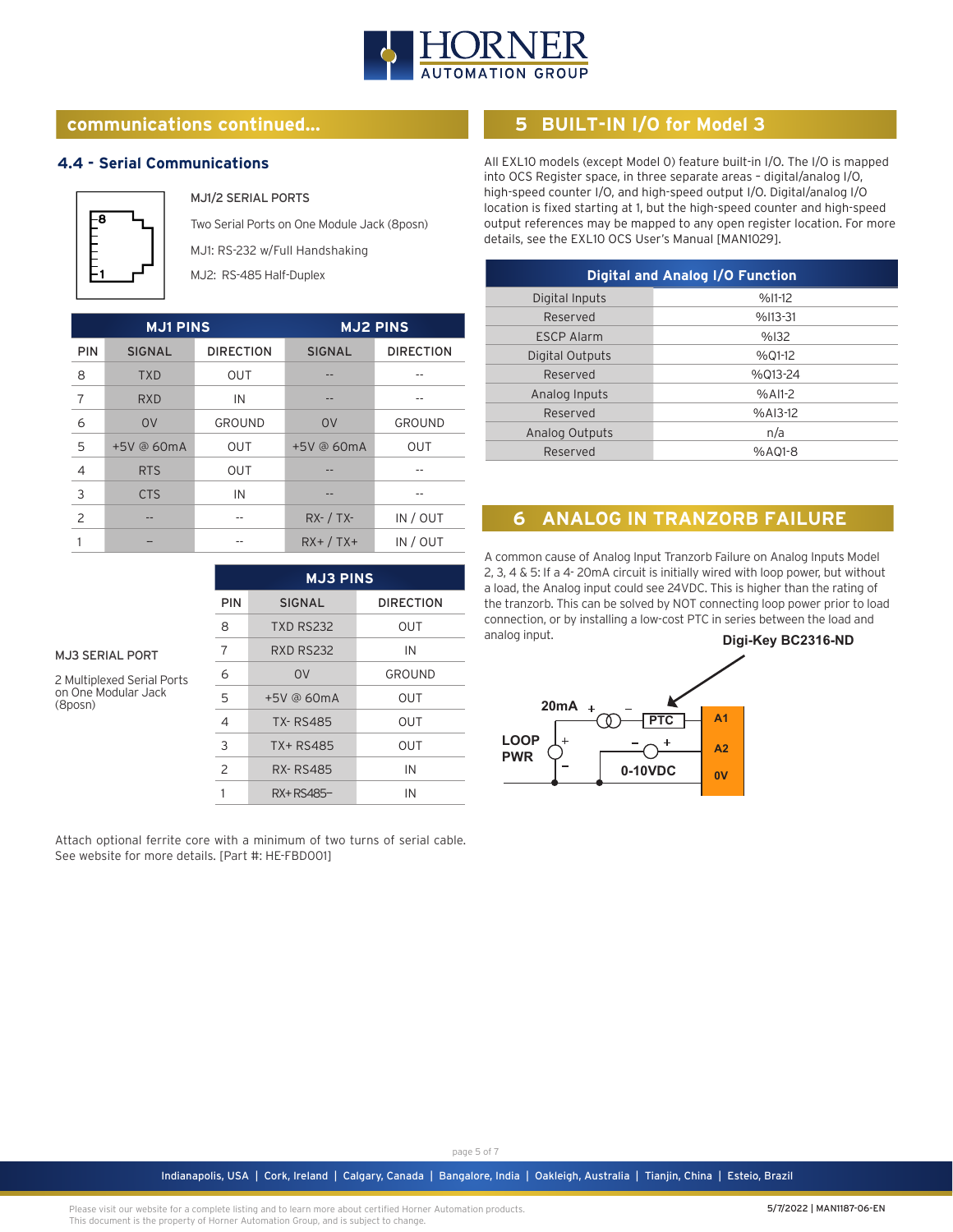

## **7 DIMENSIONS & INSTALLATION**

## **7.1 - Dimensions**



#### **7.2 - Installation Procedure**

- The EXL10 utilizes a clip installation method to ensure a robust and watertight seal to the enclosure. Please follow the steps below for the proper installation and operation of the unit.
- This equipment is suitable for Class I, Division 2, Groups A, B, C and D or non-hazardous locations only.
- Digital outputs shall be supplied from the same source as the operator control station.
- Jumpers on connector JP1 shall not be removed or replaced while the circuit is live unless the area is known to be free of ignitable concentrations of flammable gases or vapors.
- 1. Carefully locate an appropriate place to mount the EXL10. Be sure to leave enough room at the top of the unit for insertion and removal of the microSD™ card.
- 2. Carefully cut the host panel per the diagram, creating a 216mm x 288.5mm +/-0.1 mm opening into which the EXL10 may be installed. If the opening is too large, water may leak into the enclosure, potentially damaging the unit. If the opening is too small, the OCS may not fit through the hole without damage.
- 3. Remove any burrs and or sharp edges and ensure the panel is not warped in the cutting process.
- 4. Remove all Removable Terminals from the EXL10. Insert the EXL10e through the panel cutout (from the front). The gasket must be between the host panel and the EXL10.
- 5. Install and tighten the four mounting clips (provided in the box) until the gasket forms a tight seal.
- NOTE: Max torque is 0.8 to 1.13 N m, or 7-10 in-lbs. 6. Reinstall the EXL10 I/O Removable Terminal Blocks. Connect communications cables to the serial port, USB ports, Ethernet port, and CAN port as required.

## **EXL10 User Manual [MAN1029]**

The User Manual includes extensive information on:

- Built-in I/O
- Common %S & %SR Registers
- HSC/PWM/Totalizer/Quadrature & Accumulator Registers
- Resource Limits